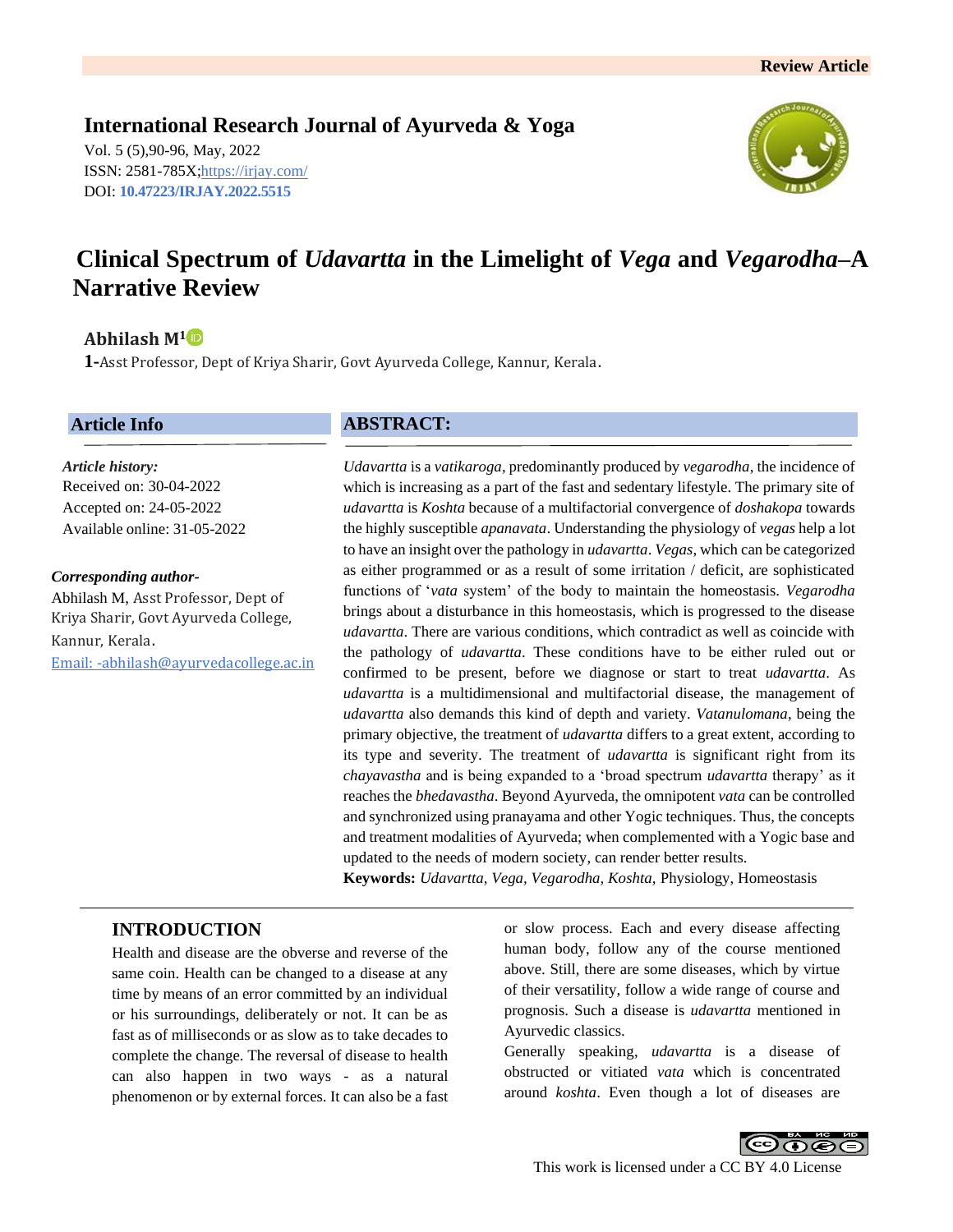originated as a result of this kind of pathology, *udavartta* has uniqueness right from its causative factors to its management principles. Of the *Brihatrayis*, only *Susruta* has described *udavartta* in a separate chapter<sup>1</sup>. But, it is the same as that told in various situations by the other two. Also, *udavartta* has been mentioned as a *lakshana* or *upadrava* or *nidana* in many conditions<sup>2</sup>.

So, to be precise, the diagnosis of *udavartta* has to be made when the peculiar *nidanapanchakas* have been fulfilled. Even though *udavartta* seems to be a disease of *koshta*, the *nidanapanchakas* are not restricted to *koshta<sup>3</sup>* . Still, the *samprapthi* is related to or sometimes eventually reach upto the *koshta*. Hence, in a broader perspective, a spectrum of diseases comes under the umbrella of diagnosis of *udavartta*, all of which fulfil the *nidanapanchaka* criteria<sup>4</sup>.

#### *Vega* **- blessing or curse?**

*Vegas* are spontaneous reactions of human body from within. They are so designed that to control them voluntarily is possible, but not without its side effects. The side effects mentioned here are so appalling as to advise not to suppress these spontaneous reactions, except when it is a purely psychological drive<sup>5</sup>. Also, it is possible voluntarily initiate these reactions. But it will produce the same quantum of side effects as mentioned for the suppression of *vegas*. There is a protective and self-regulatory mechanism operating behind each *vega*. Also, there are good and bad effects of *vegas* and they can be traced out in the clinical presentation and patient history of *udavartta*.

*Vega* is a blessing in a sense that it will be started without the conscious involvement, so that essential life activities go on uninterrupted. Also, there is a facility to control them when needed. The second good effect can sometimes become a bad effect, since it will produce serious side effects when controlled. So, it is a subject to debate, whether the option to have a control over the self-regulatory *vega* is a blessing or not?

Generally speaking, *vegas* can be divided into two categories - *sareerika* and *manasika*. The *manasikavegas*, in contrast to the *sareerikavegas* are to be suppressed always. They don't have a physical or physiological base to influence in the development of *udavartta.* But they, when not controlled, can be causative factors for several other diseases. The quantum of effect of uncontrolled *manasikavegas* are beyond that of controlled *sareerikavegas* as to trouble the individual's *sareera, manas* and *atma*<sup>6</sup> . Generally, only *sareerikavegas* are referred to by using the term *'vega'*. Still, *manas* has a role to play in *udavartta*.

Of the *sareerikavegas,* some can be set according to the biological clock or the *'dinacharya-ritucharya*  protocol' in the words of ancient*Acharyas*. The other type of *vegas* like *vata, asru, kshava* etc., are originated by some irritation that will increase the *vatadosha* to produce *vega*. So, these two types of *vegas*, when traced upto their origin, open up new mechanisms to have a control before they are initiated rather than to suppress the originated *vega*.

The quantum of effect of *vegarodha* is not the same for all the *vegas*. Some *vegas* when suppressed will produce immediate effects. While some others will produce effects only after being suppressed over a period of time. The degree of importance of each *vegarodha* in the development of *udavartta* can be understood by considering the type of *vata* involved, accessibility to the *koshta*, as well as how vulnerable these are in the current lifestyle. *Vegarodhas* and their symptomatology is represented in Table 1.

#### **The** *Vata* **Kingdom**

*Vata* is responsible for all the kinetic energy derived in our body. It is the universal agent of movement<sup>7</sup>. *Doshas* are never perceptible in normal circumstances. But the *malaroopas* of the other two *doshas* can be understood as some of the waste products<sup>2</sup>. Since these waste products are perceptible, the status of the other two *doshas* can be ascertained objectively from them. *Vata* differs from the other two doshas in this respect also. The *sookshma* nature of *vata* is maintained in its *malaroopas* also, making it difficult to have an objective analysis.

All the clinical methods employed to assess the functioning of *vata* are developed by the application of *anumana pramana* upon the various qualities of *vata*, particularly the *chalaguna*. Eg:- assessment of degree of movement, pain on movement, radiation of pain etc<sup>4</sup>. Apart from the movement aided by some external force, in all types of movement taking place inside our body, there is involvement of *vata*. This is applicable in micro and macro level. Here, we can view many micro movements when combined together, producing a macro movement. This is the same thing happening, but in an opposite direction, when a lot of minute obstacles combine together to produce a big obstacle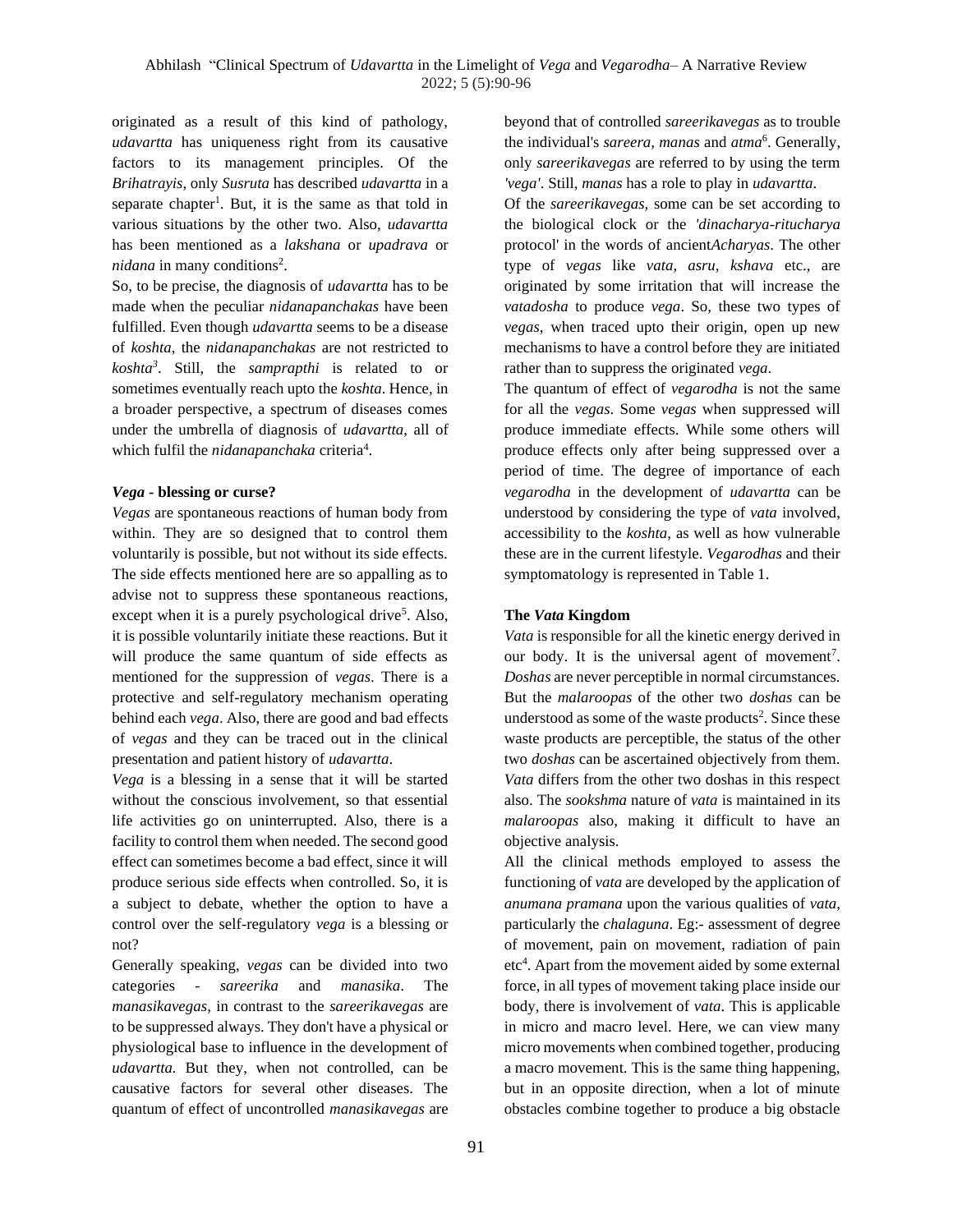enough to produce a disease like *udavartta*.

To explore *vata*, the variants being *prana*, *udana, vyana, samana* and *apana* are distributed from head to toe. *Prana* is the controller *vata* and it is situated in the head, being propelled upto the chest. The *sthana* of *udana* is chest and it is propelled upto the nose and again downward upto the *nabhi*. The *vyanavata* circulates all over the body, being centered in the heart. The *samana* is situated near to *jataragni* and works in tandem with it. The *apana* is situated in the lower abdomen and it facilitates all the *karmas* related to the adjacent structures like *pakwasaya*, *vasti, guda, nabhi* etc<sup>7</sup> .

*Prana* has been told as the supreme form of *vata* and even it is being equated with life itself. But, contradictory to this statement, *pakwasaya* has been told as the main *sthana* of *vata*. How does this contradiction arise? Since *prana* deals with the most precious life activities, it is very well protected inside the strong shell of *kapha*. In other words, the *pranavata* is placed in a strong *kaphasthana* to avoid the provocation of *vata* leading to the deterioration of life processes. Thus the supreme form of *vata* controlling all the life activities from a *kaphasthana* acts as the natural protective mechanism against *vatakopa*.

This is not the case with *apana*. *Apana* is situated in *vatasthana*. i.e., lower portion of the body. There is no protective mechanism here and hence it is more prone to get provoked. Also, based upon a *doshik* polarity (*kapha* in the upper and *vata* in the lower portion of the body) as well as being propelled by the *samanapachakapitta* unit situated in the *madhyakaya*, each and every minute provocations in all the five types of *vata* tend to move towards this lower portion. Hence, their meeting point viz., *pakwasaya* is being highlighted as the main *vatasthana <sup>8</sup>* . To be precise, even though *prana* is the controller of all the forms of *vata* from a physiological point of view; *apana* and its *sthana* should be given priority on a pathophysiological background. i.e., most of the time, when we want to alleviate *vata*, we have to start from the *apana* rather than from the *prana*.

### *Koshta* **- The Reservoir of** *Apanavaigunya*

Of the 13 *vegas* mentioned as the *nidana* of *udavartta*, all are not directly related with *apana* or *pakwasaya*. 1,2,5 The *vegarodha* of *vata*, *vit, mootra* etc, are *sannikrishtanidanas.* While the *vegarodha* of *kshut,* 

*trishna, nidra* etc, are *viprakrishtanidanas*. Again, on the mechanism of these *viprakrishtanidanas* causing *udavartta*, Dalhana postulates the role played by *koshta* in taking the effect of *vipra krishta vegarodha* upto *apana<sup>1</sup>* .

The omnipotent *vyana* circulates in all directions. Except for *vyana* and for some functions of *udana*, all the other movements facilitated by *vata* are in the downward direction. The reason is so simple as to be explained as the system demands it. This direction of flow of *vata* has been called as the *anulomagati* of *vata*. Rather, this *gati* is a programmed one. The opposite movement is possible in two ways only; either by the action of a *vega* or when induced voluntarily. The *vegas* like *kshavathu*, *vamana*, *udgara* are such *pratilomagativegas.* Whereas; *vit, mootra, sukra* etc, are *anulomagati vegas.* Some functions of *udana* such as *vakpravritti*, which demands *pratiloma* action of *vata* are facilitated by the second mechanism. viz, with voluntary effort.

Thus, there is a resultant flow of *vata* which is demanded by the body itself for its smooth functioning. *Gati* is of very much importance in the diagnosis and management of many diseases <sup>9</sup>. The *vegas* are also included in this resultant flow. That means, when a *pratilomagati* of *vata* is present as a *vega*, say *udgara*, the system demands this movement to expel some air or so. At this time, when the resultant movement is forcefully changed by *vegarodha*, the intention for the *vega* will be converted as *vatakopa* and will start working against the equilibrium. To worsen the situation, all these happen inside the *koshta*.

*Koshta* is a common platform for all the *vata* types. All the forms of *vata* have accessibility towards it. So, however small may be the *vatakopa* resulted by the *vegarodha*, it will be transmitted directly to *koshta*. Some remote *vegarodhas* such as *udgara*, will produce *pranavatakopa* first. Then it will be transmitted to *koshta* since the resultant flow of *pranavata* is towards the *koshta*. In this manner, all the resultant *vatakopa* of *vegarodhas* will be accumulated in *pakwasaya* to produce *apanavaigunya*.

Dalhana also postulates the role played by *kashayakatu-tikta* and *rookshaaahara* present in *koshta* in synergizing and transmitting the *vatakopa* already produced. Altogether, *koshta* is being highlighted as the platform for *dosha-dooshya sammoorchana* in the case of *udavartta*. Still, the seriousness and prognosis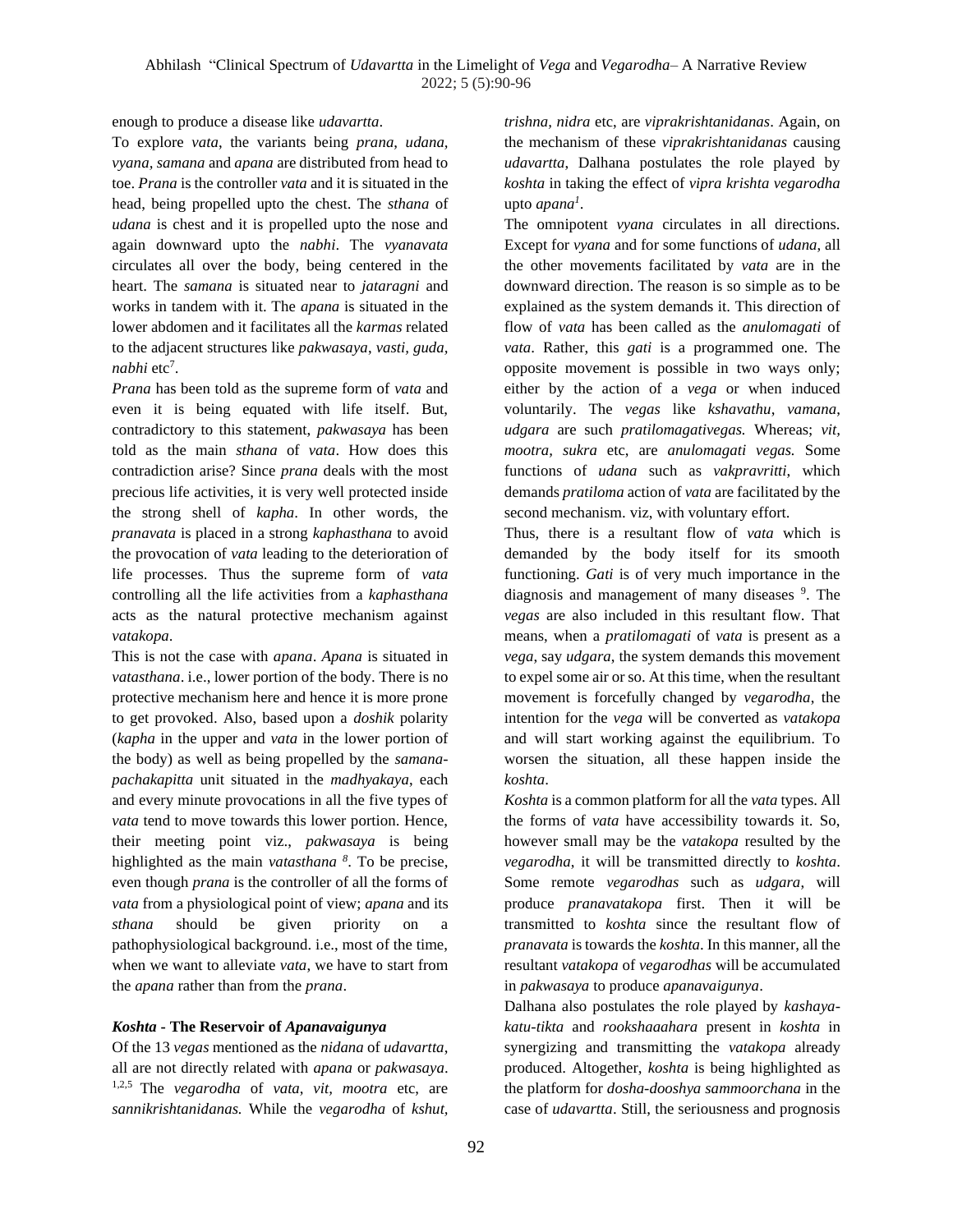of the condition is determined by considering all the factors involved right from the type, frequency and extend of *vegarodha* committed upto the extend of pathology occurred in the *koshta<sup>1</sup>* .

## **DISCUSSION**

Every science, however perfect it may be, has to be updated with the current scenario, to get good results from them. This updating increases the accessibility and acceptability of that science. The life pattern of mankind has changed drastically from the period of *Samhitas*. But the basic needs which were expressed as *vegas* such as *kshut*, *trit*, *nidra* etc, have not been changed, even though the manner in which these things are being approached has been changed. Concisely, the life is the same; but the life pattern has been changed.

*Vegas* being the same, the incidence of *vegarodha* may have shifted from one *vega* to another. So, the focus has to be changed from previously predominant *vegarodha* to the presently predominant one. Unfortunately, the introduction of sedentary and fast lifestyle has made the focus towards the *vegarodhas* involving *apanavata*, which are more dangerous. Also, the huge amount of stress and strain precipitated in the modern lifestyle, when combined with the fastness of life, disrupts the biological rhythm, thus disabling the individuals to set their *vegas* according to the biological clock. i.e., the mechanism to control *vegas* by setting them as per the biological rhythm fails here. This is the same in the other type of *vegas* viz, those initiated as a result of some irritation or so. The introduction of junk foods and increasing pollution levels add to the frequency of *vegas*, which are ought to be suppressed owing to the fastness of life and prevailing social concerns.

The incidence of *udavartta* is increasing among the office staff and the executive workers who are on a tight schedule. Being in a sitting posture over a long period of time accounts for *apanavaigunya* directly. This, when combined with *vegarodha* creates a perfect platform for *udavartta*. As already mentioned, *udavartta* resulting from direct *apanavaigunya* in *koshta* is of high magnitude and density. The absence of exercise and lack of concern over the bowel habits are the other factors, which act as precipitating factors for *udavartta* among the office workers.

The stress and strain, which are the part and parcel of

the modern fast life, bring about a lot of vitiation in *prana*, which are transmitted with the waves of *vegarodha* to create *apanavaigunya* and *udavartta* among the executive class and businessmen. *Vegarodha* of *nidra* is a commonly occurring initiative towards the development of *udavartta* among these categories of people. Here, we can observe the leads from the mind operating behind the pathology of *udavartta*, even though *nidra* is not a *manasikavega.* Coming back to the all-important *koshta*, the use of fast-food creates a lot of burden on the *samana-agni* coherent unit as well as on the *apana*. The fast-food is a cocktail of *viruddhaaharas* and it is very difficult to digest and even more difficult to eliminate. In the case of modern man, who has a lot of stress and strain, the use of fast-food is an act which clears the pathway for the already vitiated *vata* to reach upto *koshta* and to create *udavartta*.

## **CONCLUSION**

*Udavartta* is not a single condition. It is a group of conditions, where the pathology is that of a vitiated *vata* fraction and the symptoms produced are on the lines of *pratilomagati vata* or are the after effects of a *dushti* already occurred. So, all the conditions, where there is the unique pathology of *udavartta*, have to be considered as *udavartta*, even if it is a complication of another disease or it is manifested as a *netraroga* or *siroroga* or so. *Udavartta* can affect any part of the body, where *vata* is present and it may progress to an *apanavaigunya* in the *koshta*. But, at the point of intervention, the condition need not be an *apanavaigunya*. For example, when a patient presents with tremor (*kampa*), we have to suspect *udavartta* if the causative *vegarodha* or *apathya bhojana* is present. These need to be explained in a broader perspective incorporating the differential knowledge and diagnosis of *aavarana*, *srotorodha* and several other conditions are important, which contradicts and coincides with the *samprapthi* of *udavartta* at various points.

## **Acknowledgements:**-Nil **Conflict of Interest** –None **Source of Finance & Support**-Nil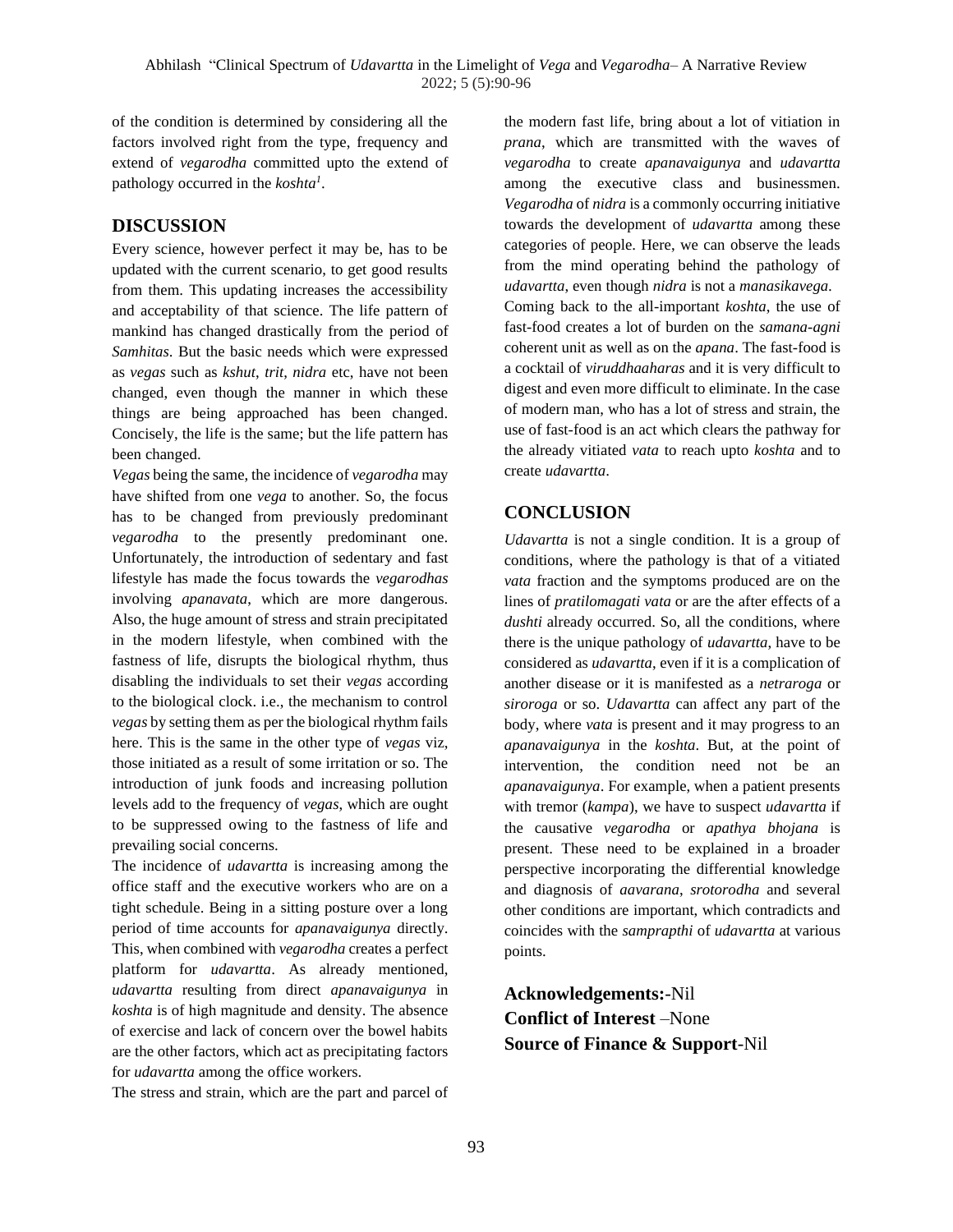## **ORCID**

*Abhilash M<sup>1</sup>* <https://orcid.org/> 0000-0002-6187-5228

## **REFERENCES**

- 1. YT, editor. Susruta Samhita with Nibandhasamgraha commentary of Dalhana. Chaukhambha Orientalia. 2009.
- 2. Bhishagacharya H. Editor. Ashtanga hridaya with sarvangasundari and Ayurveda rasayana teeka.1st ed. Varanasi. Krishnadas academy. 2000.pp.182,
- 3. Tripathi SN, Shukla M, Tiwari CM, Upadhya BN. Evaluation of the Role of Vega-Vidharan (Suppression of Natural Urges) In the Aetiology of Psychosomatic Diseases (With special reference to voluntary retention of Urine and Neurohumoral Physiological and clinical changes in human volunteers). Ancient Science of Life. 1981 Oct;1(2):83.
- 4. Srikantamurthy KR. Clinical methods in Āyurveda. Chaukhambha Orientalia; 1983.
- 5. YT editor. Charaka Samhita with Ayurveda Deepika vyakhyana of Chakrapanidatta-.. Chikitsasthana. 13/ 17,23,25, Chaukhambha Orientalia.1999.
- 6. Aswathy V, Abhilash M. "A Scoping Review on Emotion Regulation Mechanisms Employed in the Control of Dharaneeya Vegas (Emotions That Should Be Restrained) in Light of Modern Psychology and Ayurveda." International Journal of Ayurvedic Medicine. 2021 Sept; 12 (3): 495–99. [https://doi.org/10.47552/ijam.v12i3.1896.](https://doi.org/10.47552/ijam.v12i3.1896)
- 7. Abhilash M, Lakshmi V, *Aavaranam*. 2nd ed. Kottakkal: Arya vaidyasala Publication Division; 2016. p 14-41.
- 8. Mangampadath Abhilash. Introspection into the *Guna* Wisdom of Ayurveda–A Review from the Clinical Perspective. International Research Journal of Ayurveda and Yoga. 2022 Feb. 28;5(2):155-60. <https://doi.org/10.47223/IRJAY.2022.5228>
- 9. Abhilash M. *Raktapitta and its treatments*. 4<sup>th</sup> ed. Kottakkal: Arya vaidyasala Publication Division; 2018. p 30-38.

**How to cite this article:** M Abhilash, Clinical Spectrum Of *Udavartta* In The Limelight Of *Vega And Vegarodha*– A Narrative Review" IRJAY.[online]2022;5(5);90-96. Available from: [https://irjay.com](https://irjay.com/) DOI link- https://doi.org/10.47223/IRJAY.2022.5515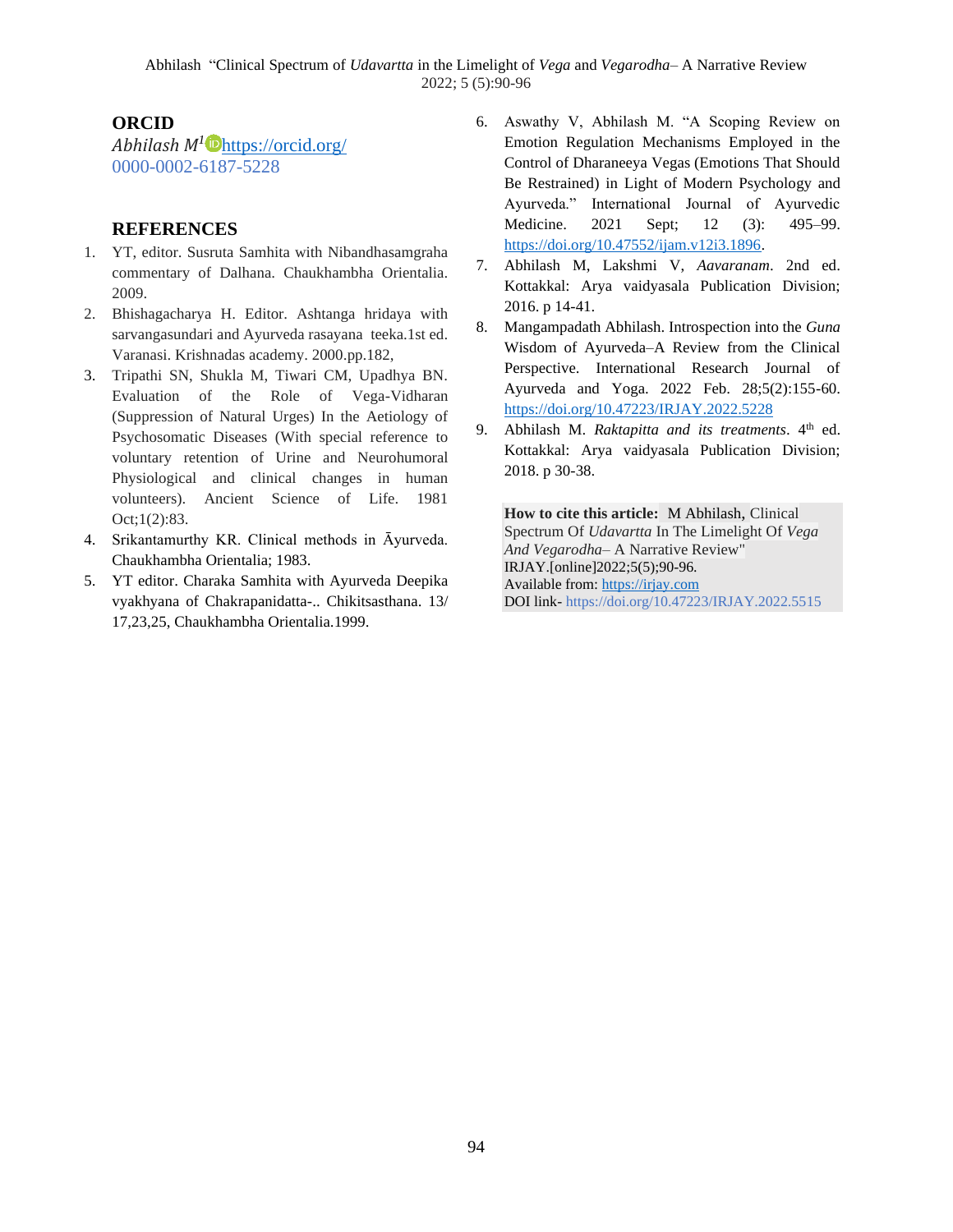| Type of vegarodha | Lakshanas by vagbhata <sup>2</sup>         | <b>Addl. Lakshanas by</b><br>Susruta <sup>1</sup> | Addl. Lakshanas by<br>Charaka <sup>5</sup> |
|-------------------|--------------------------------------------|---------------------------------------------------|--------------------------------------------|
|                   | Gulma                                      | Adhmana                                           | Adhmana                                    |
| Vata              | Udavartta                                  |                                                   |                                            |
|                   | Ruk                                        | Hridayoparodha                                    | Vatarogas in jatara                        |
|                   | Klama                                      | Sirorujam<br>Swasa                                |                                            |
|                   |                                            | Kasa                                              |                                            |
|                   | Vata-mootra-sakrit-sanga                   | Hikka                                             |                                            |
|                   | Agnivadha<br>Drishtivadha                  |                                                   |                                            |
|                   |                                            | Pratisyaya                                        |                                            |
|                   | Hridroga                                   | Galagraha                                         |                                            |
|                   |                                            | Kaphapittaprasara                                 |                                            |
| Vit               | Pindeekodweshtana                          | Mukhena vitpravritti                              | Pakwasayasoola                             |
|                   |                                            | Aatopa                                            | Vatavarchonirodhana                        |
|                   | Pratisyaya<br>Siroruk                      |                                                   | Adhmana                                    |
|                   | Oordwavayu                                 |                                                   |                                            |
|                   | Parikartana                                |                                                   |                                            |
|                   | Hridayoparodha                             |                                                   |                                            |
|                   | Mukhenavitpravritti                        |                                                   |                                            |
|                   | Vatavegarodhalakshanas                     |                                                   |                                            |
| Mootra            | Angabhanga                                 | Gudamushkanabhi-                                  | Mootrakrichra                              |
|                   | Asmari                                     | vedana                                            | <b>Siroruk</b>                             |
|                   | Vastimedravamkshana-                       | Vastisopha                                        | Vinamanam                                  |
|                   | vedana                                     |                                                   | Vamkshanaanaha                             |
|                   |                                            |                                                   |                                            |
| Sukra             | Vatavitvegarodhalakshanas<br>Suklaskhalana |                                                   | Medravrishanasoola                         |
|                   |                                            | $\overline{a}$                                    |                                            |
|                   | Angabhanga<br>Vriddhi                      |                                                   | Angamarda                                  |
|                   |                                            |                                                   |                                            |
|                   | Guhyavedana<br>Asmari                      |                                                   |                                            |
|                   | Shandatha                                  |                                                   |                                            |
|                   | Swayathu                                   |                                                   |                                            |
|                   | Jwara                                      |                                                   |                                            |
|                   | Hridvyatha                                 |                                                   |                                            |
|                   | Mootrasanga                                |                                                   |                                            |
| Nidra             | Moha                                       | Akshijadya                                        | Tandra                                     |
|                   | Moordhaakshigaurava                        |                                                   | Siroroga                                   |
|                   | Alasya                                     |                                                   |                                            |
|                   | Atijrimbha                                 |                                                   |                                            |
|                   | Angamarda                                  |                                                   |                                            |
| Kshut             | Angabhanga                                 | Tandra                                            | Daurbalya                                  |
|                   | Aruchi                                     | Drishtaekrisatha                                  | Sareeravaivarnya                           |
|                   | Glani                                      |                                                   | Angamarda                                  |
|                   | Karsyam                                    |                                                   |                                            |
|                   | Soola                                      |                                                   |                                            |
|                   | <b>Bhrama</b>                              |                                                   |                                            |
| Trit              | Sosham                                     | Kantasyasosha                                     | Srama                                      |
|                   | Angasada                                   |                                                   | Swasa                                      |
|                   | Badhirya                                   |                                                   |                                            |
|                   | Sammoha                                    |                                                   |                                            |
|                   | <b>Bhrama</b>                              |                                                   |                                            |
|                   | Hridgada                                   |                                                   |                                            |
| Asru              | Peenasa                                    | Sirogurutwa                                       | Pratisyaya                                 |
|                   |                                            |                                                   |                                            |

## Table 1 – *Vegarodha* symptomatology in Samhithas